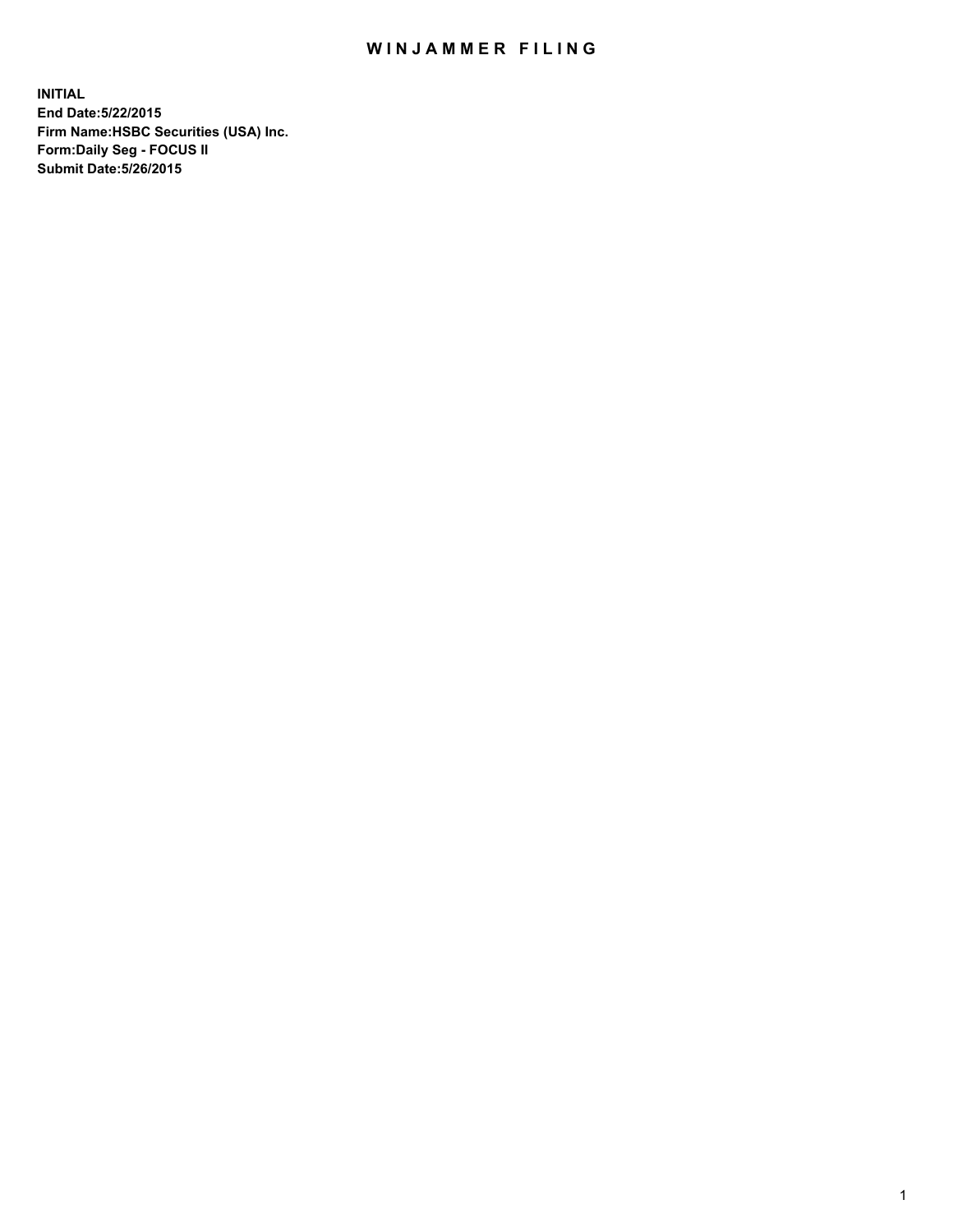## **INITIAL End Date:5/22/2015 Firm Name:HSBC Securities (USA) Inc. Form:Daily Seg - FOCUS II Submit Date:5/26/2015 Daily Segregation - Cover Page**

| Name of Company<br><b>Contact Name</b><br><b>Contact Phone Number</b><br><b>Contact Email Address</b>                                                                                                                                                                                                                          | <b>HSBC Securities (USA) Inc.</b><br><b>Steven Richardson</b><br>212-525-6445<br>steven.richardson@us.hsbc.com |
|--------------------------------------------------------------------------------------------------------------------------------------------------------------------------------------------------------------------------------------------------------------------------------------------------------------------------------|----------------------------------------------------------------------------------------------------------------|
| FCM's Customer Segregated Funds Residual Interest Target (choose one):<br>a. Minimum dollar amount: ; or<br>b. Minimum percentage of customer segregated funds required:%; or<br>c. Dollar amount range between: and; or<br>d. Percentage range of customer segregated funds required between: % and %.                        | 50,000,000<br>0 <sub>0</sub><br>0 <sub>0</sub>                                                                 |
| FCM's Customer Secured Amount Funds Residual Interest Target (choose one):<br>a. Minimum dollar amount: ; or<br>b. Minimum percentage of customer secured funds required:%; or<br>c. Dollar amount range between: and; or<br>d. Percentage range of customer secured funds required between:% and%.                            | 10,000,000<br><u>0</u><br>0 <sub>0</sub><br>0 <sub>0</sub>                                                     |
| FCM's Cleared Swaps Customer Collateral Residual Interest Target (choose one):<br>a. Minimum dollar amount: ; or<br>b. Minimum percentage of cleared swaps customer collateral required:% ; or<br>c. Dollar amount range between: and; or<br>d. Percentage range of cleared swaps customer collateral required between:% and%. | 30,000,000<br>00<br><u>00</u>                                                                                  |

Attach supporting documents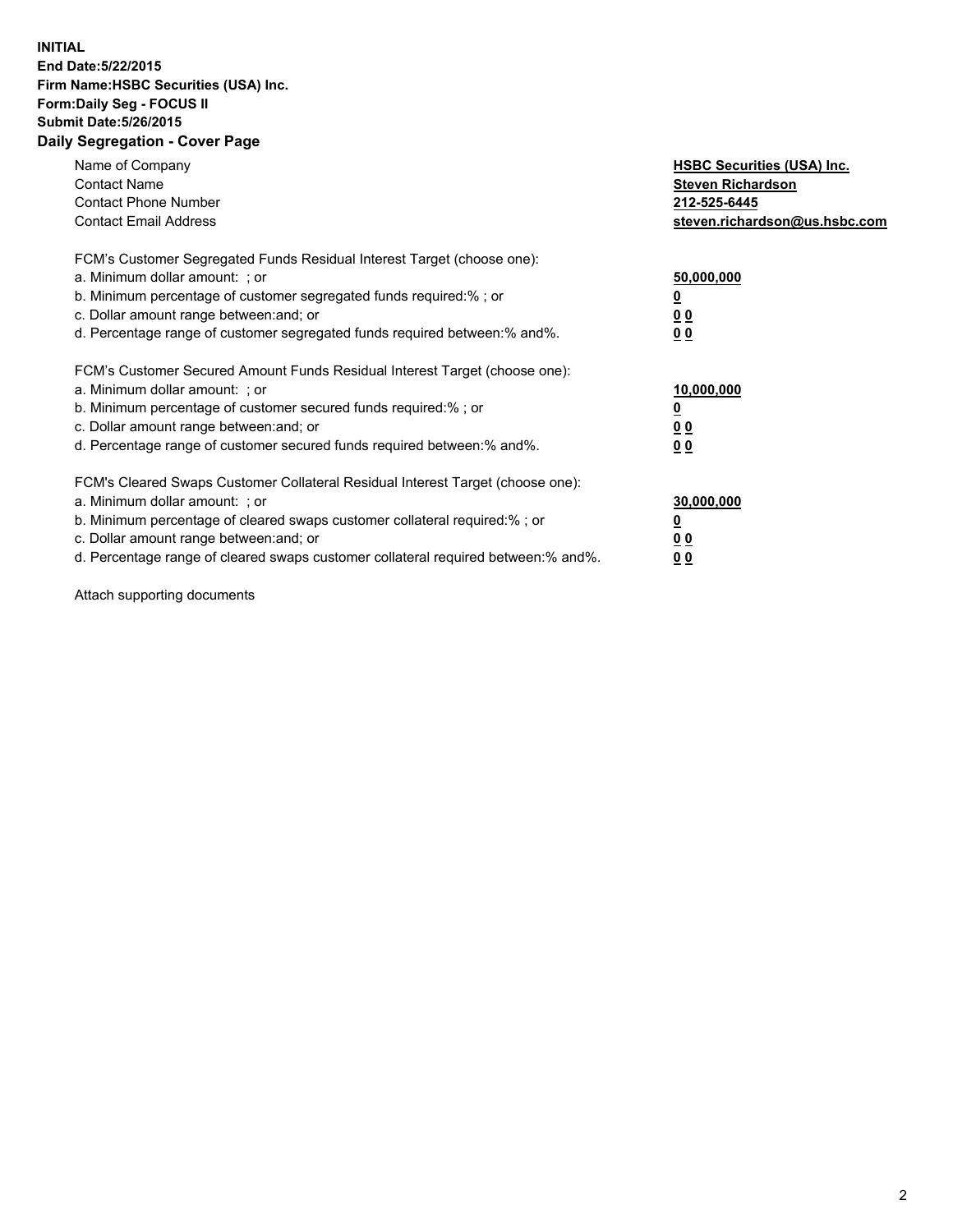**INITIAL End Date:5/22/2015 Firm Name:HSBC Securities (USA) Inc. Form:Daily Seg - FOCUS II Submit Date:5/26/2015 Daily Segregation - Secured Amounts**

|          | Dany Ocgregation - Oceanea Amounts                                                                         |                                        |
|----------|------------------------------------------------------------------------------------------------------------|----------------------------------------|
|          | Foreign Futures and Foreign Options Secured Amounts                                                        |                                        |
|          | Amount required to be set aside pursuant to law, rule or regulation of a foreign                           | $0$ [7305]                             |
|          | government or a rule of a self-regulatory organization authorized thereunder                               |                                        |
| 1.       | Net ledger balance - Foreign Futures and Foreign Option Trading - All Customers                            |                                        |
|          | A. Cash                                                                                                    | 60,321,282 [7315]                      |
|          | B. Securities (at market)                                                                                  | 30,540,231 [7317]                      |
| 2.       | Net unrealized profit (loss) in open futures contracts traded on a foreign board of trade                  | 5,276,739 [7325]                       |
| 3.       | Exchange traded options                                                                                    |                                        |
|          | a. Market value of open option contracts purchased on a foreign board of trade                             | $0$ [7335]                             |
|          | b. Market value of open contracts granted (sold) on a foreign board of trade                               | $0$ [7337]                             |
| 4.       | Net equity (deficit) (add lines 1.2. and 3.)                                                               | 96,138,252 [7345]                      |
| 5.       | Account liquidating to a deficit and account with a debit balances - gross amount                          | 413,266 [7351]                         |
|          | Less: amount offset by customer owned securities                                                           | -411,665 [7352] 1,601 [7354]           |
| 6.       | Amount required to be set aside as the secured amount - Net Liquidating Equity                             | 96,139,853 [7355]                      |
|          | Method (add lines 4 and 5)                                                                                 |                                        |
| 7.       | Greater of amount required to be set aside pursuant to foreign jurisdiction (above) or line                | 96,139,853 [7360]                      |
|          | 6.                                                                                                         |                                        |
|          | FUNDS DEPOSITED IN SEPARATE REGULATION 30.7 ACCOUNTS                                                       |                                        |
| 1.       | Cash in banks                                                                                              |                                        |
|          | A. Banks located in the United States                                                                      | 23,378,970 [7500]                      |
|          | B. Other banks qualified under Regulation 30.7                                                             | 0 [7520] 23,378,970 [7530]             |
| 2.       | Securities                                                                                                 |                                        |
|          | A. In safekeeping with banks located in the United States                                                  | 30,540,231 [7540]                      |
|          | B. In safekeeping with other banks qualified under Regulation 30.7                                         | 0 [7560] 30,540,231 [7570]             |
| 3.       | Equities with registered futures commission merchants                                                      |                                        |
|          | A. Cash                                                                                                    | $0$ [7580]                             |
|          | <b>B.</b> Securities                                                                                       | $0$ [7590]                             |
|          | C. Unrealized gain (loss) on open futures contracts                                                        | $0$ [7600]                             |
|          | D. Value of long option contracts                                                                          | $0$ [7610]                             |
|          | E. Value of short option contracts                                                                         | 0 [7615] 0 [7620]                      |
| 4.       | Amounts held by clearing organizations of foreign boards of trade                                          |                                        |
|          | A. Cash                                                                                                    | $0$ [7640]                             |
|          | <b>B.</b> Securities                                                                                       | $0$ [7650]                             |
|          | C. Amount due to (from) clearing organization - daily variation                                            | $0$ [7660]                             |
|          | D. Value of long option contracts                                                                          | $0$ [7670]                             |
|          | E. Value of short option contracts                                                                         | 0 [7675] 0 [7680]                      |
| 5.       | Amounts held by members of foreign boards of trade                                                         |                                        |
|          | A. Cash                                                                                                    | 62,964,528 [7700]                      |
|          | <b>B.</b> Securities                                                                                       | $0$ [7710]                             |
|          | C. Unrealized gain (loss) on open futures contracts                                                        | 5,276,739 [7720]                       |
|          | D. Value of long option contracts                                                                          | $0$ [7730]                             |
|          | E. Value of short option contracts                                                                         | 0 [7735] 68,241,267 [7740]             |
| 6.<br>7. | Amounts with other depositories designated by a foreign board of trade                                     | 0 [7760]                               |
| 8.       | Segregated funds on hand                                                                                   | $0$ [7765]                             |
| 9.       | Total funds in separate section 30.7 accounts                                                              | 122,160,468 [7770]                     |
|          | Excess (deficiency) Set Aside for Secured Amount (subtract line 7 Secured Statement<br>Page 1 from Line 8) | 26,020,615 [7380]                      |
| 10.      | Management Target Amount for Excess funds in separate section 30.7 accounts                                |                                        |
| 11.      | Excess (deficiency) funds in separate 30.7 accounts over (under) Management Target                         | 10,000,000 [7780]<br>16,020,615 [7785] |
|          |                                                                                                            |                                        |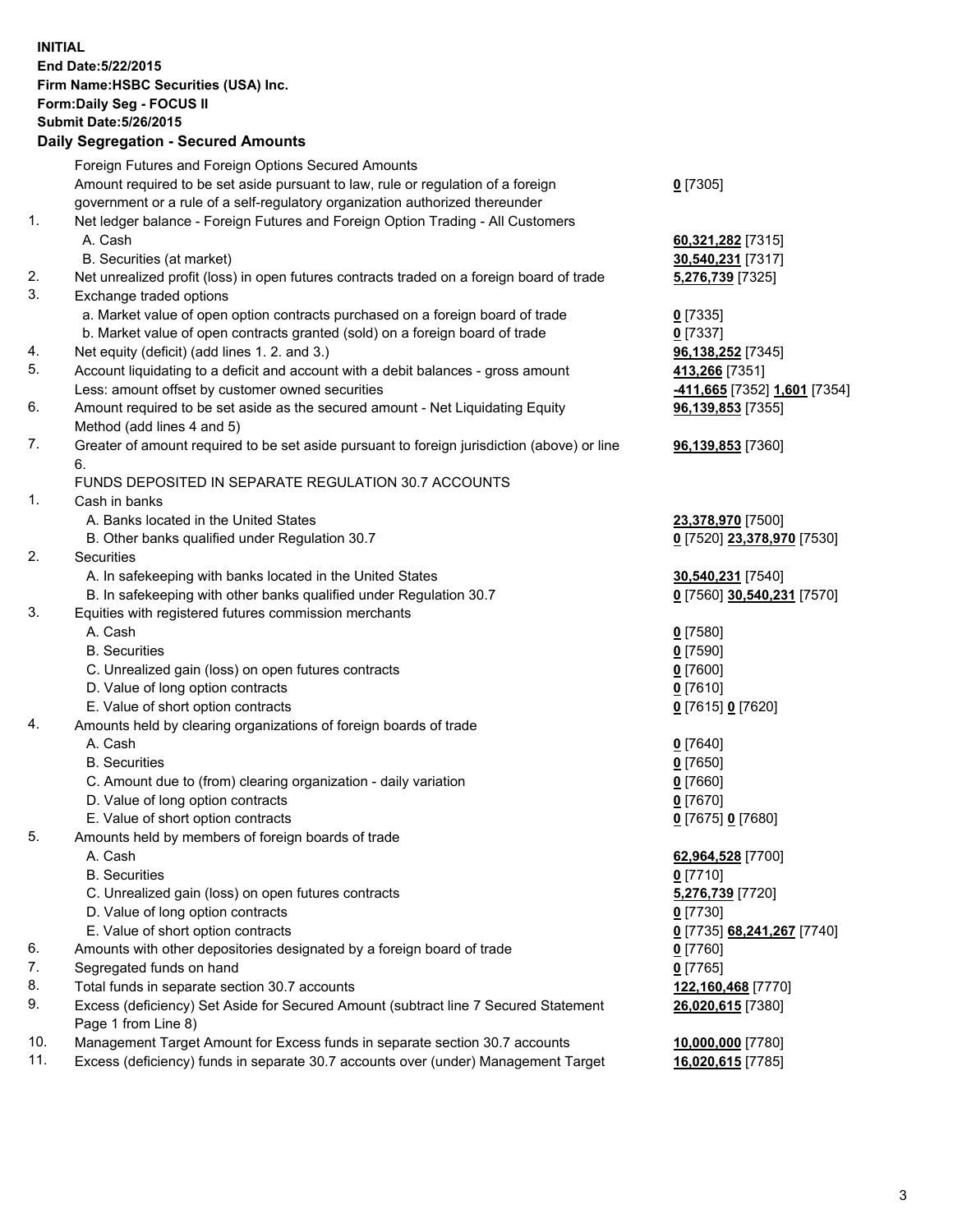| <b>INITIAL</b> | End Date: 5/22/2015<br>Firm Name: HSBC Securities (USA) Inc.<br>Form: Daily Seg - FOCUS II<br><b>Submit Date: 5/26/2015</b> |                            |
|----------------|-----------------------------------------------------------------------------------------------------------------------------|----------------------------|
|                | Daily Segregation - Segregation Statement                                                                                   |                            |
|                | SEGREGATION REQUIREMENTS(Section 4d(2) of the CEAct)                                                                        |                            |
| 1.             | Net ledger balance                                                                                                          |                            |
|                | A. Cash                                                                                                                     | 26,743,149 [7010]          |
|                | B. Securities (at market)                                                                                                   | 660,037,035 [7020]         |
| 2.             | Net unrealized profit (loss) in open futures contracts traded on a contract market                                          | 318,447,617 [7030]         |
| 3.             | Exchange traded options                                                                                                     |                            |
|                | A. Add market value of open option contracts purchased on a contract market                                                 | 91,298,795 [7032]          |
|                | B. Deduct market value of open option contracts granted (sold) on a contract market                                         | $-5,163,830$ [7033]        |
| 4.             | Net equity (deficit) (add lines 1, 2 and 3)                                                                                 | 1,091,362,766 [7040]       |
| 5.             | Accounts liquidating to a deficit and accounts with                                                                         |                            |
|                | debit balances - gross amount                                                                                               | 4,108,538 [7045]           |
|                | Less: amount offset by customer securities                                                                                  | -4,108,538 [7047] 0 [7050] |
| 6.             | Amount required to be segregated (add lines 4 and 5)                                                                        | 1,091,362,766 [7060]       |
|                | FUNDS IN SEGREGATED ACCOUNTS                                                                                                |                            |
| 7.             | Deposited in segregated funds bank accounts                                                                                 |                            |
|                | A. Cash                                                                                                                     | 32,801,753 [7070]          |
|                | B. Securities representing investments of customers' funds (at market)                                                      | $0$ [7080]                 |
|                | C. Securities held for particular customers or option customers in lieu of cash (at<br>market)                              | 181,180,283 [7090]         |
| 8.             | Margins on deposit with derivatives clearing organizations of contract markets                                              |                            |
|                | A. Cash                                                                                                                     | 245,272,747 [7100]         |
|                | B. Securities representing investments of customers' funds (at market)                                                      | 137,253,409 [7110]         |
|                | C. Securities held for particular customers or option customers in lieu of cash (at<br>market)                              | 478,856,752 [7120]         |
| 9.             | Net settlement from (to) derivatives clearing organizations of contract markets                                             | 377,650 [7130]             |
| 10.            | Exchange traded options                                                                                                     |                            |
|                | A. Value of open long option contracts                                                                                      | 91,298,795 [7132]          |
|                | B. Value of open short option contracts                                                                                     | $-5,163,830$ [7133]        |
| 11.            | Net equities with other FCMs                                                                                                |                            |
|                | A. Net liquidating equity                                                                                                   | 34,868,709 [7140]          |
|                | B. Securities representing investments of customers' funds (at market)                                                      | 0 [7160]                   |
|                | C. Securities held for particular customers or option customers in lieu of cash (at<br>market)                              | $0$ [7170]                 |
| 12.            | Segregated funds on hand                                                                                                    | $0$ [7150]                 |
| 13.            | Total amount in segregation (add lines 7 through 12)                                                                        | 1,196,746,268 [7180]       |
| 14.            | Excess (deficiency) funds in segregation (subtract line 6 from line 13)                                                     | 105,383,502 [7190]         |
| 15.            | Management Target Amount for Excess funds in segregation                                                                    | 50,000,000 [7194]          |
| 16.            | Excess (deficiency) funds in segregation over (under) Management Target Amount                                              | 55,383,502 [7198]          |
|                | <b>Excess</b>                                                                                                               |                            |